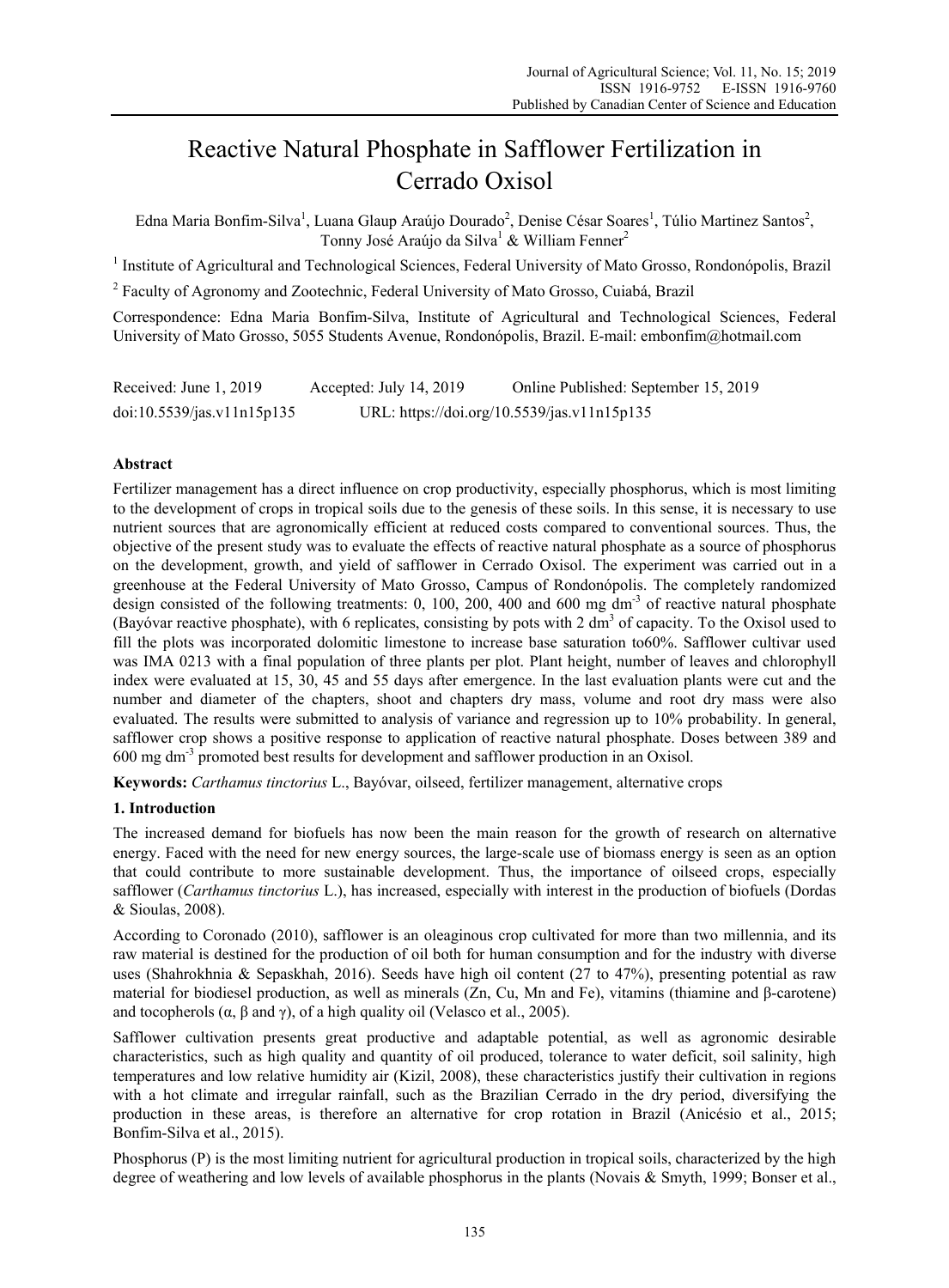1996; Rocha et al., 2005), as well as low phosphorus availability in the Oxisols, these present high phosphorus fixation capacity due to high acidity, low base saturation and cation exchange capacity, with predominance of iron and aluminum oxides in their mineralogy and high exchangeable aluminum content (Guedes et al., 2009; EMBRAPA, 2006).

In order to supply the required amount of phosphorus in agricultural crops in Cerrado soils where there is a predominance of Oxisols, the use of soluble phosphorus sources, such as superphosphates, promotes the immediate availability of the nutrient to the soil due to its greater agronomic efficiency, but their sources presents higher costs due to their process of industrialization, the deficit of reserves of quality phosphate rocks, and that part of the nutrient will be subject to fixation in the soil, reducing its availability to the plants (Lima et al., 2007; Horowitz & Meurer, 2004).

An alternative to reducing costs with soluble phosphate fertilizers has been the use of less soluble phosphorus sources, such as reactive natural phosphates (Raij, 2011). The reactive natural phosphates have a lower acquisition cost and can reduce the fixation of phosphorus in the soil, since they react in a gradual way, presenting a residual effect that, when estimated for long periods, can have its effect equal to the soluble phosphates (Freire et al., 2005).

In this context, the objective was to evaluate doses of reactive natural phosphate as a source of phosphorus in the development, growth, and yield of safflower cultivation in Cerrado Oxisol.

# **2. Material and Methods**

# *2.1 Overview and Experimental Design*

The experiment was carried out in a greenhouse at the Federal University of Mato Grosso, Campus of Rondonópolis-MT, located geographically at latitude 16º27′49′′ S, longitude 54º34′47′′ W and altitude of 284 m. The region climate is classified as Aw according to Köppen, characterized by a warm and humid climate, with two defined seasons: one rainy in the summer, and another dry coinciding with the winter. The average temperature and relative humidity of the air during experiment were 27 °C and 81%, respectively.

## *2.2 Soil Characterization and Preparation*

Soil used in the experiment was collected in an area under Cerrado vegetation in the 0-0.20 m depth layer of an Oxisol with a sandy-loam texture (EMBRAPA, 2013), sieving of 4 mm of opening to fill the experimental plots. A soil sample was sieved in a 2 mm aperture mesh for the chemical and granulometric characterization according to Embrapa (2011).

The analysis of Oxisol presented the following chemical and granulometric characteristics: pH (CaCl<sub>2</sub>) = 4.0; P  $= 1.1$  mg dm<sup>-3</sup>; K = 43 mg dm<sup>-3</sup>; Ca = 0.5 cmolc dm<sup>-3</sup>; Mg = 0.3 cmolc dm<sup>-3</sup>; Al = 1.2 cmolc dm<sup>-3</sup>; H + Al = 7.4 cmolc dm<sup>-3</sup>; O.M. = 28.9 g kg<sup>-1</sup>; sand = 425 g kg<sup>-1</sup>; silte = 100 g kg<sup>-1</sup>; e clay = 475 g kg<sup>-1</sup>; bases sum of 0.9 cmolc dm<sup>-3</sup>; CEC = 8.3 cmolc dm<sup>-3</sup>; V = 11%.

The soil acidity was corrected with the incorporation of dolomitic limestone (Relative Power of the Total Neutralization (PRNT) = 80.3%), with the objective of increasing base saturation at the level of 60% (Anicésio et al., 2015). After liming, the soil was moistened and maintained at 60% of the maximum water retention capacity, remaining incubated for a period of 30 days.

The statistical design was completely randomized with five treatments and six replications, totaling 30 experimental plots, represented by plastic pots with a capacity of  $2 \text{ dm}^3$  of soil. The treatments were constituted by the application of 0, 100, 200, 400 and 600 mg dm-3 of reactive natural phosphate (29% of total P) to the soil. It was used as a plant species, safflower (*Carthamus tinctorius* L.), cultivar IMA 0213, obtained from the germplasm bank of the Mato Grosso Cotton Institute (IMA), Brazil.

After the incubation period of the limestone, the soil was removed from the plastic bags and packed in the pots composing the experimental units. Ten seeds were sown per pot at a depth of 0.02 m and thinned at 7 and 15 days after plant emergence based on vigor, homogeneity and size criteria, establishing a final population of three plants per pot.

Planting fertilization was carried out simultaneously with the sowing of safflower. All treatments were also fertilized with nitrogen  $(N)$ , potassium  $(K_2O)$  and micronutrients, with sources as urea, potassium chloride and FTE-BR 12, respectively.

Nitrogen fertilization was carried out in three equal rates, at 15, 30 and 45 days after emergence, with both applications performed as a solution. The potassium recommendation was 200 mg dm<sup>-3</sup> of K<sub>2</sub>O applied in the solid and granular form. Planting fertilization consisted of applying also 15 mg dm<sup>-3</sup> of the formulated FTE-BR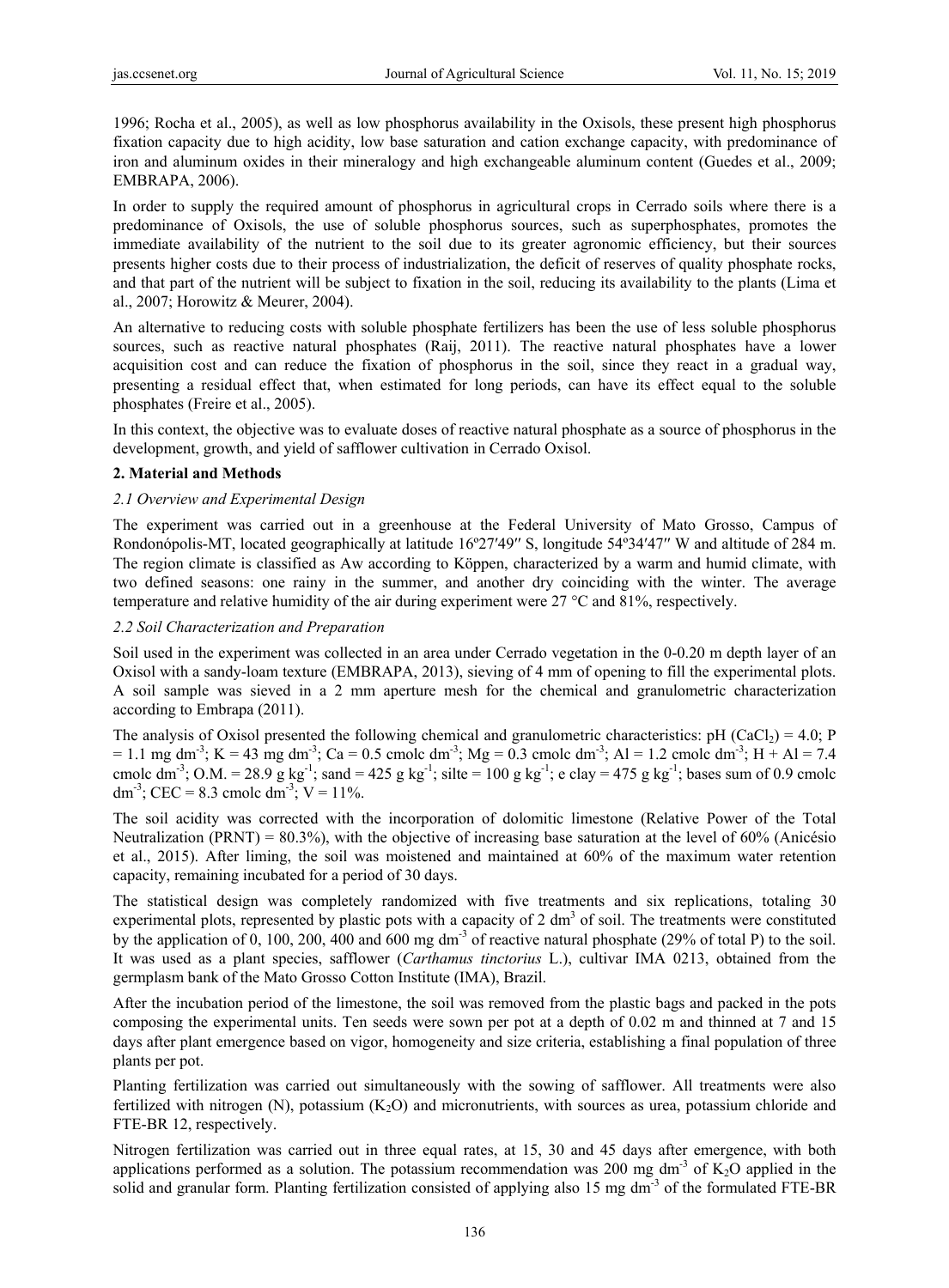12 (Sulfur: 3.9%, Copper: 0.85%, Boron: 1.8%, Manganese: 2.0% and Zinc: 9.0%).

The reactive natural phosphate used comes from Bayóvar (Peru) and has 29% phosphorus ( $P_2O_5$ ), 14% citric acid and 32% calcium in its composition (Farias, 2012), and the doses  $(0, 100, 200, 400$  and  $600$  mg dm<sup>-3</sup>) were added to the soil at the time of planting.

Irrigation management was the gravimetric method. The maximum water retention capacity of the soil was determined in the laboratory, the pot capacity (maximum soil water retention capacity) was determined according to the methodology described by Bonfim-Silva et al. (2011). During the conduction of the experiment, the humidity was maintained at 60% of the maximum water retention capacity of the soil.

# 2.3 Response Variables

Plant growth and development evaluations were performed at 15, 30, 45 and 55 days after emergence (DAE), in which: plant height (unit measure) was obtained by measuring the distance from the plant collar to the soil to the apex of each plant present in the pot with the aid of a graduated ruler, with an average to compose the height of the plot; number of leaves (unit measure) by manual counting and their values expressed in units and chlorophyll index (SPAD), obtained from average of six readings performed on random sheets in the middle third of the plants, using the portable chlorophyll meter model Minolta SPAD-502.

At the time of the 55 DAE cut-off, the number of chapters (unit measure) obtained by means of counting and the diameter of chapters (unit measure) with a measurement made in the middle and cross section of the chapter was evaluated with the aid of a digital caliper.

The plants were cut close to the ground and separated into leaves + branches and chapters and packed in paper bags, identified and transferred to a drying oven with forced air circulation at 65 °C for 72 hours. After drying, material was weighed to obtain dry mass of the shoot and of chapters (unit measure).

The roots of the safflower were collected and washed on a 4 mm opening sieve, and to obtain the root volume, in cm<sup>3</sup>, the volume was measured in a graduated cylinder and the difference found corresponded to the root volume. The roots were conditioned in paper bags and oven dried at 65 °C for 72 hours, after which the material was weighed to obtain root dry mass (unit measure).

The results were submitted to statistical analyses using the statistical program SISVAR (Ferreira, 2011) with analysis of variance and regression test with significance level at 1, 5 and 10% probability.

## **3. Results and Discussion**

Plant height at 15, 30 and 55 days after emergence (DAE), responded to the linear regression model as a function of phosphorus doses. The maximum height of 11.13, 24.28 and 27.16 cm plants was observed in the highest dose of the natural reactive phosphate used, with an increase of 37.30, 45.72 and 31.75%, respectively, when compares the highest dose  $(600 \text{ mg dm}^{-3})$  with the control (Figure 1).

For the third evaluation performed at 45 DAE, plant height varied significantly with soil phosphorus doses, adjusted to the quadratic regression model, with maximum height (26.84 cm) at the dose of 556.95 mg dm<sup>-3</sup>  $(P_2O_5)$  (Figure 1).



Figure 1. Plant height as a function of phosphorus ( $P_2O_5$ ) doses, with a natural phosphate source reactive at 15, 30, 45 and 55 days after emergence (DAE). \*\*\* Significant at 1%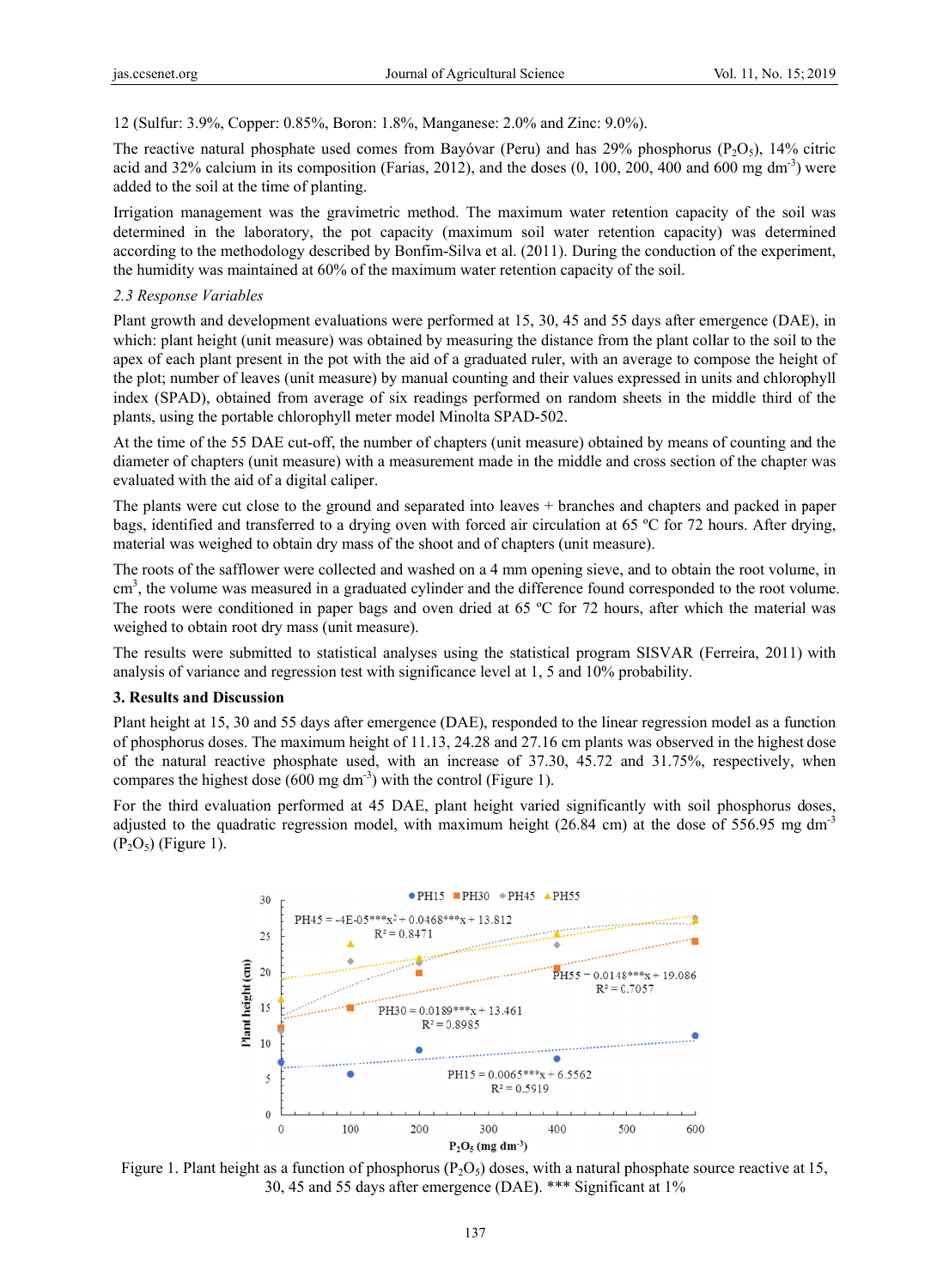Phosphorus acts directly in the process of cell division in addition to energy generation of the plants, consequently, it is induced that, plants that have developed in insufficient levels of phosphorus in the soil, have lower heights that have developed in higher levels of that element (Machado, 2011), such us observed in this research.

According to Malavolta (2006), the sources of natural phosphate possess significant amounts of calcium in its composition, neutralizing the aluminum present in the soil and helping in the reduction of the concentration of hydrogen ions, making the soil propitious to the development of the roots favoring the growth of the plants.

Similar behavior to plant height was observed when the number of leaves of the safflower plants was analyzed. adjusting to a linear regression model always except the 45 DAE. When comparing the highest dose of phosphorus with the absence of fertilization, the number of leaves presented increases of 26.53, 35.40 and 30.95% for the evaluations performed at 15, 30 and 55 after the emergence of the plants respectively (Figure 2). At 45 DAE, the number of leaves was significantly increased with the phosphorus doses, adjusting to the quadratic regression model, with the maximum value (16.46 leaves) provided by the dose of 500 mg dm<sup>-3</sup> of  $P_2O_5$ , presenting an increase of 45.56% of production in relation to the absence of phosphate fertilization (Figure  $2)$ .



Figure 2. A number of leaves as a function of phosphorus doses  $(P_2O_5)$  with a natural phosphate source reactive at 15, 30, 45 and 55 DAE. \*\*\* Significant at 1%

The linear increase in the number of leaves due to the addition of phosphorus is mainly due to the dynamics of this element, than in highly weathered soils, composed mainly of clays of the 1:1 type, which has high affinity with the soil phosphate ions end up disabling a good part of the nutrient for the solution of the soil, consequently its absorption (Raij, 1991; Novais, 1999).

Bonfim-Silva et al. (2017), analyzed the development of safflower cultivated in the same soil of the present experiment in phosphorus levels up to 540 mg  $dm^{-3}$ , using triple superphosphate source and noticed a linear increase in the number of safflower leaves. This increase may have occurred mainly due to the alteration of the source used, since when fertilized with natural phosphate, the release of phosphorus to the soil solution occurs more slowly and gradually when compared to other sources of faster solubilization.

Phosphate fertilization influenced the chlorophyll content of safflower leaves, adjusting to the quadratic model of regression in the evaluation performed at 30 DAE, demonstrating that the phosphorus dose of 389.17 mg dm<sup>-3</sup> was responsible for the highest chlorophyll index (50.87) with an increase of 17.86% when compared to the absence of phosphate fertilization (Figure 3).

For the evaluation performed at 45 DAE, the highest dose of natural reactive phosphate used allowed a 15.04% increase in the chlorophyll index when compared to the highest dose  $(600 \text{ mg dm}^{-3})$  with the control (Figure 3).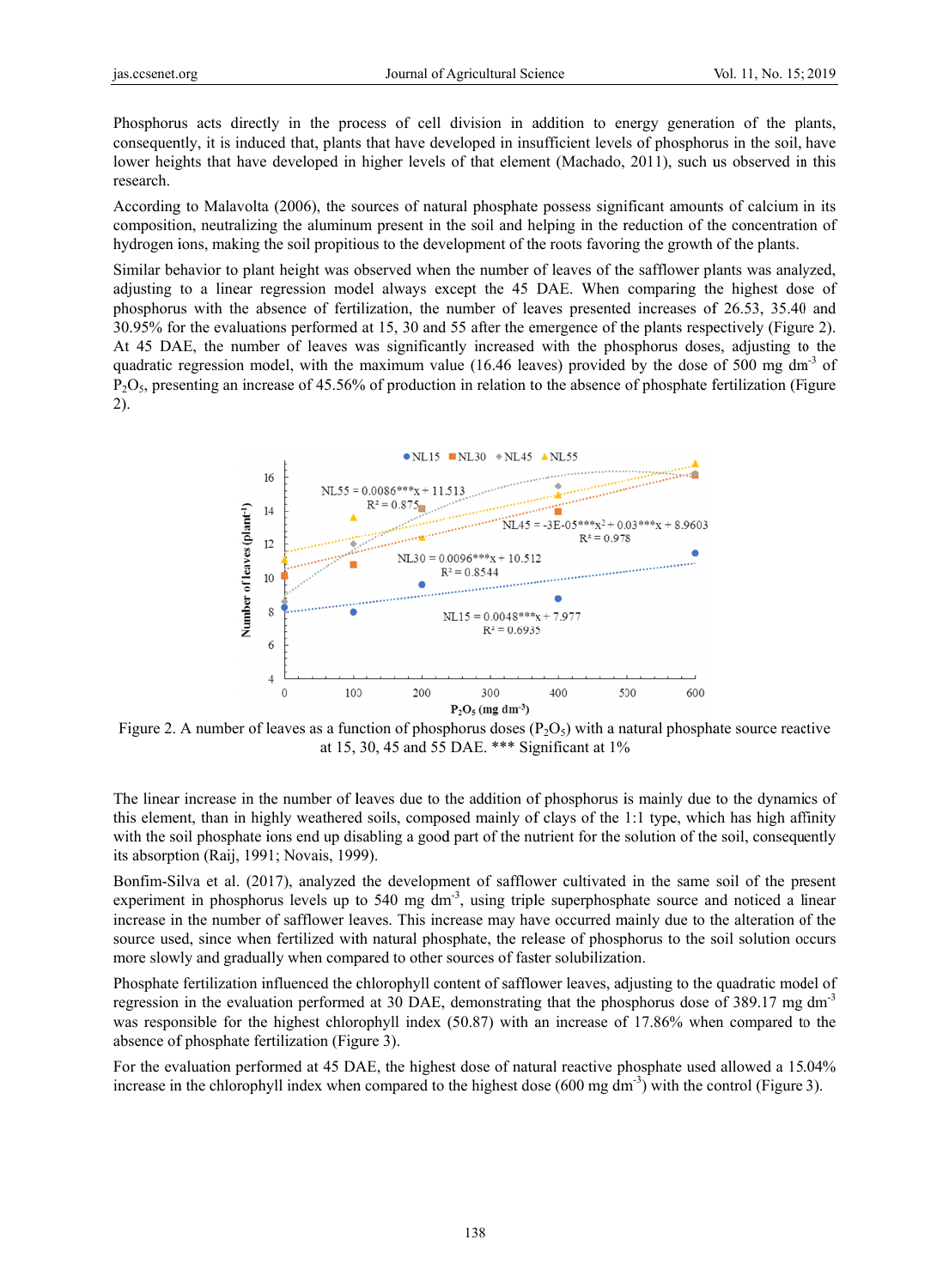

Figure 3. Chlorophyll index content (SPAD) as a function of phosphorus doses ( $P_2O_5$ ) with a natural phosphate source reactive at 30 and 45 DAE. \*\*\* Significant at 1%

The chlorophyll index increased in response to phosphorus supplementation. This increase may be due to the importance of phosphorus in plant nutrition, which participates in the beneficial ATP molecule the active process of nitrogen absorption by plants (Malavolta et al., 1997; Taiz & Zeiger, 2010), making it clear that higher phosphorus concentrations contribute to higher nitrogen uptake and higher chlorophyll content (Haim et al., 2012; Hurtado et al., 2011).

The results found in the present study corroborate with those observed by Silva et al. (2010) and Souza et al. (2011), which verified that the chlorophyll content increased with the phosphorus doses applied to the soil, suggesting that the absorption of phosphorus also favors the nitrogen absorption by the plant.

The diameter of the chapters presented a significant difference as a function of the phosphorus doses, adjusting to the quadratic model of regression in the evaluation performed at the time of the cut at 55 DAE (Figure 4A). demonstrating that the phosphorus dose of 457.17 mg  $dm<sup>3</sup>$  was responsible for the largest chapter diameter  $(10.35 \text{ mm})$  of safflower plants.



Figure 4. The diameter of chapters as a function of phosphorus doses ( $P_2O_5$ ) with natural phosphate source reactive at 55 DAE. Significant at 10%

A good development of the chapter characterizes a good production of the safflower culture, the bigger the diameter of the chapter the greater the number of flowers and according to the quantity of inflorescence will be the yield of grains of the culture, with consequent increase in the oil content of the grains (Paludo et al., 2017). At the time of cutting at 55 DAE, the efficiency of the reactive natural phosphate could be perceptible, contributing to the increase in the diameter of chapters of safflower plants. Soares and Macedo (1988), that, over time, soluble phosphorus sources tend to increase their reactivity, as they have a higher residual effect.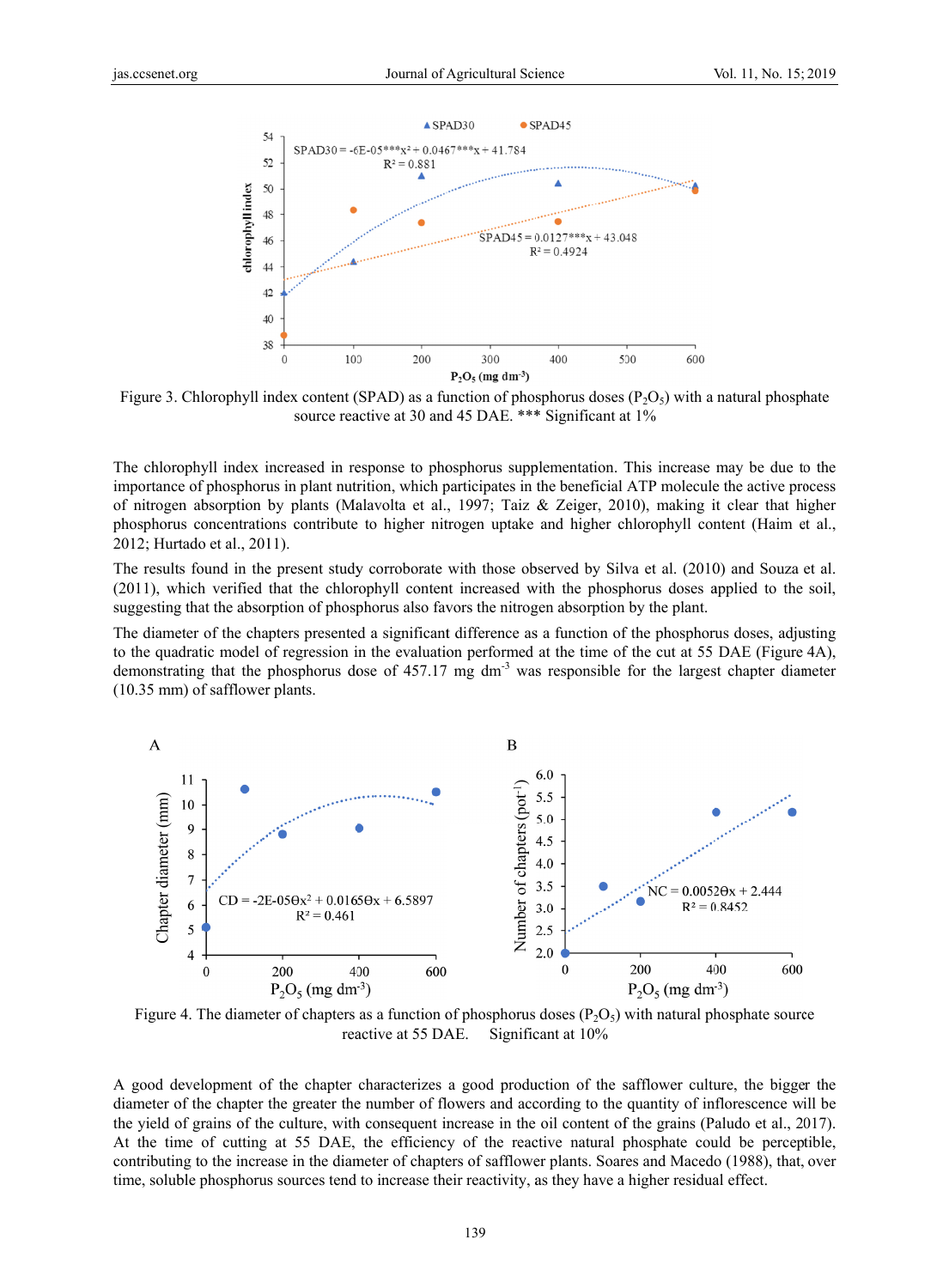Abbadi and Gerendas (2011), verified that the safflower culture responds positively to the increase of phosphorus to the soil, presenting greater development and better responses in the productive variables of the safflower culture, as well as a greater number of chapters per plant, a larger diameter of chapters and a greater number of chapters in the main and secondary.

At the 55 DAE cut, there was a linear increase in the number of chapters of safflower plants with increasing doses of phosphorus (Figure 4B), whose dose of 600 mg dm<sup>-3</sup> provided the highest number of chapters  $(5.17)$ with an increase of 56.15% when compared to the absence of phosphate fertilization.

The number of chapters per safflower plant is one of the most important vield components since it is directly related to the final production of the crop. According to Paludo et al. (2017), the number of chapters per plant and the number of seeds per chapter is strongly correlated with safflower productivity, as well as related to each other.

The results found in the present study corroborate those of Abbadi and Gerendas (2011), which evaluated the development of safflower and sunflower, cultivated at phosphorus doses of 8 to 150 mg of P dm<sup>-3</sup>, found that when grown with the highest dose of the element, the plants showed an increase of 83.3% on average when compared to the lower dose of calcium phosphate. Abbadi et al. (2011) found that the safflower plants are extremely demanding in phosphorus since productive variables were influenced when cultivated in low levels of both phosphorus and potassium.

The chapter dry mass of the and the shoot dry mass were significantly increased with the phosphorus doses, adjusting to the linear regression model (Figures 5A and 5B), with higher yield (0.72 and 0.78 g pot<sup>-1</sup>) in the dose of 600 mg dm<sup>-3</sup> of P<sub>2</sub>O<sub>5</sub> with an increase of 68.10 and 44.79% respectively, when compared to the higher dose of the experimental interval with the control.



Figure 5. Chapters dry mass (A) and shoot dry mass (B) of safflower plants (Carthamus tinctorius L.) as a function of phosphorus ( $P_2O_5$ ) doses with natural phosphate source reactive at 55 DAE. \*\*\* Significance of 1%

The positive effect of phosphatic fertilization on safflower cultivation reflects an increase in the production of dry mass of the crop, because phosphorus is directly involved in the metabolic processes of plants, playing an important role in cell energy transfer, respiration and photosynthesis as well as a constituent of several protein complexes (Malavolta et al., 1997; Zobiole et al., 2010; Tomich et al., 2003).

These results demonstrate that the root system is more developed there is a greater contact of the roots with the natural reactive phosphate incorporated in the soil, causing a greater absorption of phosphorus, favoring the growth and development of the plant, promoting greater height and as a consequence, higher production of dry mass (Chien & Menon, 1995a, 1995b, Oliveira Junior et al., 2008).

The root volume showed a significant difference as a function of the phosphorus doses, adjusting to the linear regression model in the evaluation performed at the 55 DAE cut (Figure 6), demonstrating that the phosphorus dose of 600 mg dm<sup>-3</sup> was responsible for the highest root volume  $(3.57 \text{ ml})$  of safflower plants, increasing by 57.39% in relation to the absence of phosphate fertilization.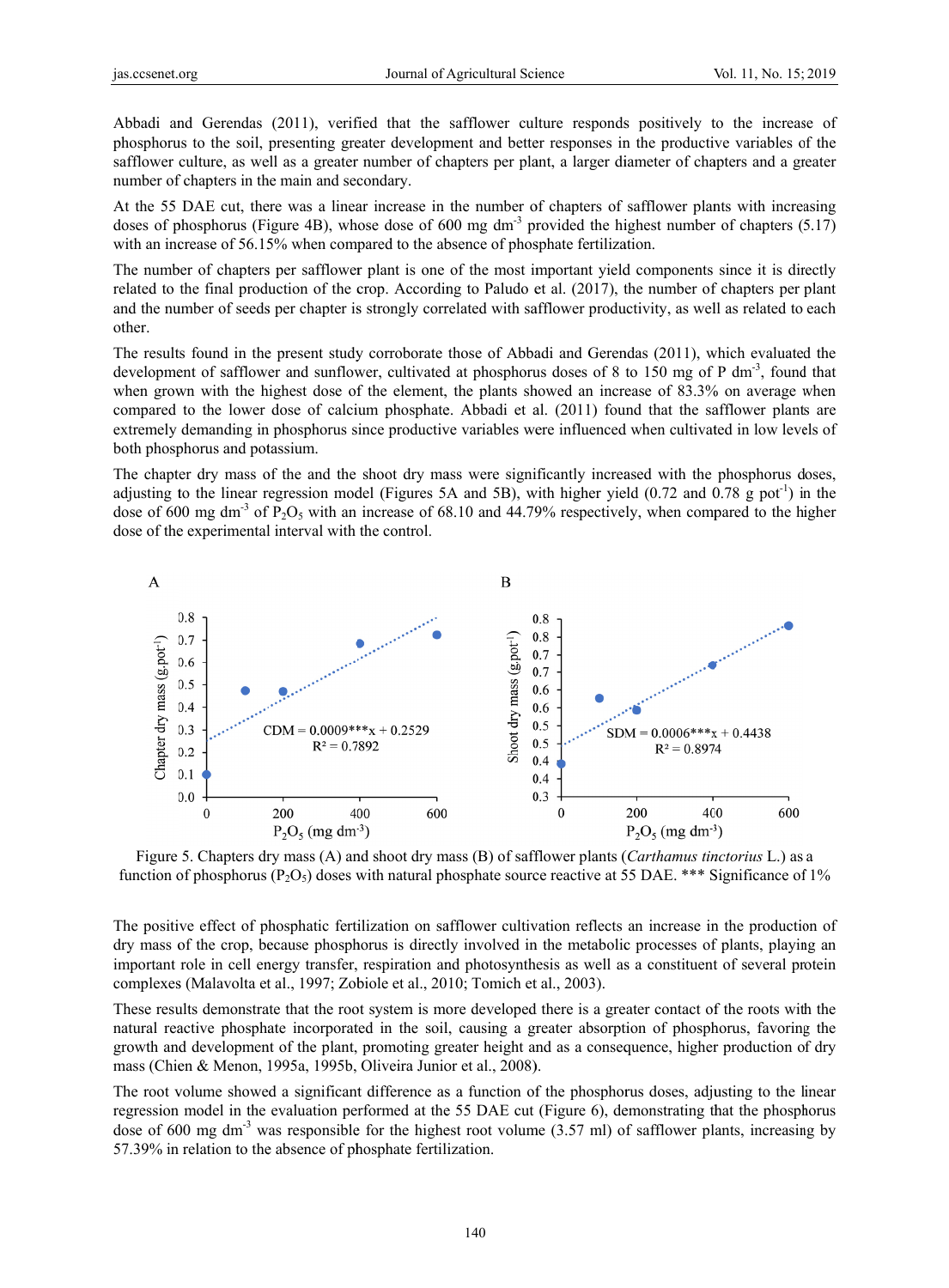

Figure 6. Root volume of safflower (Carthamus tinctorius L.) as a function of phosphorus ( $P_2O_5$ ) doses with a natural source of phosphate reactive in the cut. \*\*\* Significance of 1%

A well-developed root system is essential for plant growth, nourishment and sustenance and, as a result, a good development and increase in grain yield. According to Guedes et al. (2009), plants well-nourished mainly in phosphorus ensure a greater root development, consequently an increase in the production of photoassimilates that are redistributed to the plant, causing root growth in length and volume.

#### 4. Conclusions

The natural phosphate fertilization promotes significant changes in the morphological and productive characteristics of the safflower crop.

Fertilization with Bayóvar reactive phosphate ( $P_2O_5$ ) between 389.17 and 600 mg dm<sup>-3</sup> yields the best responses for the development and production of safflower cultivar IMA 0213 in Cerrado Oxisol.

The safflower presents positive responses to the application of the reactive natural phosphate as a source of phosphorus and can be an alternative for phosphate fertilization in Cerrado Oxisol.

#### **References**

- Abbadi, J., & Gerendas, J. (2011). Effects of phosphorus supply on growth, yield, and yield components of safflower and sunflower. Journal of Plant Nutrition, 34(1), 1769-1787. https://doi.org/10.1080/01904167. 2011.600405
- Anicésio, E. C. A., Bonfim-Silva, E. M., Silva, T. J. A., & Koetz, M. (2015). Dry mass, nutrient concentration and accumulation in safflower (Carthamus tinctorius L.) influenced by nitrogen and potassium fertilizations. Australian Journal of Crop Science, 9(6), 552-560.
- Bonfim-Silva, E. M., Paludo, J. T. S., Sousa, J. V. R., Sousa, H. H. F., & Silva, T. J. A. (2015). Development of safflower subjected to nitrogen rates in Cerrado soil. American Journal of Plant Sciences, 6(13), 2136-2143. https://doi.org/10.4236/aips.2015.613215
- Bonfim-Silva, E. M., Miranda, L. F. S., das Neves, L. C. R., Freitas Sousa, H. H., & Jose, J. V. (2017). Phytometric and productive characteristics of safflower submitted to phosphate fertilization in the Oxisol of the Brazilian Cerrado. American Journal of Plant Sciences, 8(1), 2966-2976. https://doi.org/10.4236/ ajps.2017.812201
- Bonfim-Silva, E. M., Silva, T. J. A., Cabral, E. A., Kroth, B. E., & Rezende, D. (2011). Desenvolvimento inicial de gramíneas submetidas ao estresse hídrico. Revista Caatinga, 24(1), 180-186.
- Bonser, A. M., Lych, J. P., & Sieglinde, S. (1996). Effect of phosphorus deficiency on growth angle of basal roots in Phaseolus vulgaris. New Phytologist, 132(1), 281-288. https://doi.org/10.1111/j.1469-8137.1996. tb01847.x
- Chien, S. H., & Menon, R. G. (1995). Agronomic evaluation of modified phosphate rock products. IFDC's experience. Fertilizer Research,  $41(1)$ , 197-209. https://doi.org/10.1007/BF00748309
- Chien, S. H., & Menon, R. G. (1995b). Factors affecting the agronomic effectiveness of phosphate rock for direct application. Fertilizer Research, 41(1), 227-234. https://doi.org/10.1007/BF00748312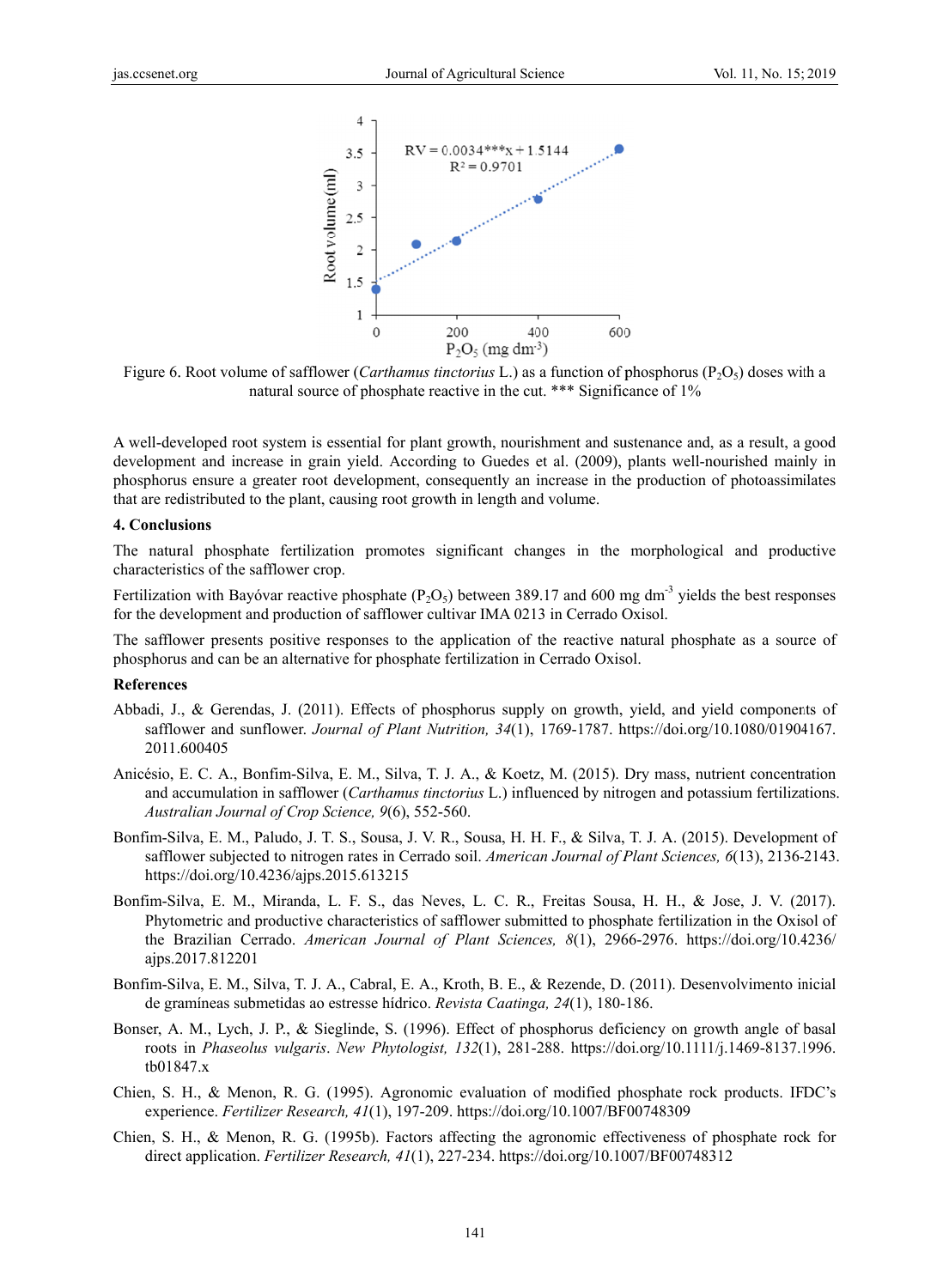- Coronado, L. M. (2010). *El cultivo Del cártamo (Carthamus tinctorius L.) en México* (p. 96). Ms. D. Instituto nacional de investigacion esforestales, agrícolas y pecuárias. Ciudad Obregon-México: SGI.
- Dordas, C. A., & Sioulas, C. (2008). Safflower yield, chlorophyll content, photosynthesis, and water use efficiency response to nitrogen fertilization under rainfed conditions. *Industrial Crops and Products, 27*(1), 75-85. https://doi.org/10.1016/j.indcrop.2007.07.020
- EMBRAPA (Empresa Brasileira de Pesquisa Agropecuária). (2006). *Sistema brasileiro de classificação de solo* (p. 412). Rio de Janeiro: CNPS/EMBRAPA.
- EMBRAPA (Empresa Brasileira de Pesquisa Agropecuária). (2013). *Sistema brasileiro de classificação de solos*  (3rd ed., p. 353). Brasília, DF: Embrapa.
- EMBRAPA (Empresa Brasileira de Pesquisa Agropecuária). (2011). *Manual de métodos de análises de solo* (2nd ed., p. 230). Rio de Janeiro, RJ: Embrapa Solos.
- Ferreira, D. F. (2011). Sisvar: Um sistema computacional de estatística. *Ciência e Agrotecnologia, 35*(1), 1039-1042. https://doi.org/10.1590/S1413-70542011000600001
- Freire, F. M., Fonseca, D. M., & Cantarutti, R. B. (2005). Manejo da fertilidade do solo em pastagens. *Informe Agropecuário, 26*(226), 44-53.
- Guedes, E. M. S., Fernandes, A. R., Lima, E. V., Gama, M A. P., & Silva, A. L. P. (2009). Fosfato natural de Arad e calagem e o crescimento de *Brachiaria brizanta* em Latossolo Amarelo sob pastagem degradada na Amazônia. *Revista Ciências Agrárias, 1*(52), 117-129.
- Haim, P. G., Zoffoli, B. C., Zonta, E., & Araújo, A. P. (2012). Diagnose nutricional de nitrogênio em folhas de feijoeiro pela análise digital de imagens. *Pesquisa Agropecuária Brasileira, 47*(10), 1546-1549. https://doi.org/10.1590/S0100-204X2012001000019
- Horowitz, N., & Meurer, E. J. (2004). Eficiência agronômica dos fosfatos naturais. In T. Yamada, S. R. S. Abdalla (Eds.), *Fósforo na agricultura brasileira* (pp. 665-688). Piracicaba: Potafos.
- Hurtado, S. M. C., Resende, A. V., Silva, C. A., Corazza, E. J., & Shiratsuchi, L. S. (2011). Clorofilômetro no ajuste da adubação nitrogenada em cobertura para o milho de alta produtividade. *Ciência Rural, 41*(1), 1011-1017. https://doi.org/10.1590/S0103-84782011005000074
- Kizil, S., Çakmak, Ö., Kirici, S., & Inan, M. (2008). A Comprehensive study on safflower (*Carthamus tinctorius* L.) in semi-arid conditions. *Biotechnology & Biotechnological Equipment, 22*(1), 947-953. https://doi.org/ 10.1080/13102818.2008.10817585
- Lima, S. O., Fidelis, R. R., & Costa, S. J. (2007). Avaliação de fontes e doses de fósforo no estabelecimento de Brachiaria brizantha cv. Marandu no sul do Tocantins. *Pesquisa Agropecuária Tropical,* 37(2), 100-105.
- Machado, V. J., Souza, C. H. E., Andrade, B. B., Lana, R. M. Q., & Korndörfer, G. H. (2011). Curvas de disponibilidade de fósforo em solos com diferentes texturas após aplicação de doses crescentes de fosfato monoamônico. *Bioscience Journal, 27*(1), 70-76.
- Malavolta, E. (2006). *Manual de nutrição mineral de plantas* (p. 638). São Paulo. Ceres.
- Malavolta, E., Vitti, G., & Oliveira, S. A. (1997). *Avaliação do estado nutricional das plantas: princípios e aplicações* (2nd ed., p. 319). Revisada e atualizada. Piracicaba: POTAFOS.
- Novais, R. F. (1999). Utilização de fosfatos naturais de baixa reatividade. In A. C. Ribeiro, P. T. G. Guimarães, & V. V. H. Alvarez (Eds.), *Recomendações para o uso de corretivos e fertilizantes em Minas Gerais: 5ª aproximação* (pp. 62-64). Viçosa, Comissão de Fertilidade do Solo do Estado de Minas Gerais.
- Novais, R. F., & Smyth, T. J. (1999). *Fósforo em solo e planta em condições tropicais* (p. 300). Viçosa, MG, Universidade Federal de Viçosa.
- Oliveira Junior, A., Prochnow, L. I., & Klepker, D. (2008). Eficiência agronômica de fosfato natural reativo na cultura da soja. *Pesquisa Agropecuária Brasileira, 43*(1), 623-631. https://doi.org/10.1590/S0100-204X 2008000500010
- Paludo, J. S., Bonfim-Silva, E. M., Silva, T. J. A., Zanotto, M. D., Fenner, W., & Koetz, M. (2017). Reproductive components of safflower genotypes submitted of bulk density levels in the Brazilian Cerrado. *American Journal of Plant Sciences, 8*(1), 2069-2082. https://doi.org/10.4236/ajps.2017.89139
- Raij, B. van. (1991). *Fertilidade do solo e adubação* (p. 343). Piracicaba: Agronômica Ceres: Associação Brasileira para Pesquisa da Potassa e do Fosfato.